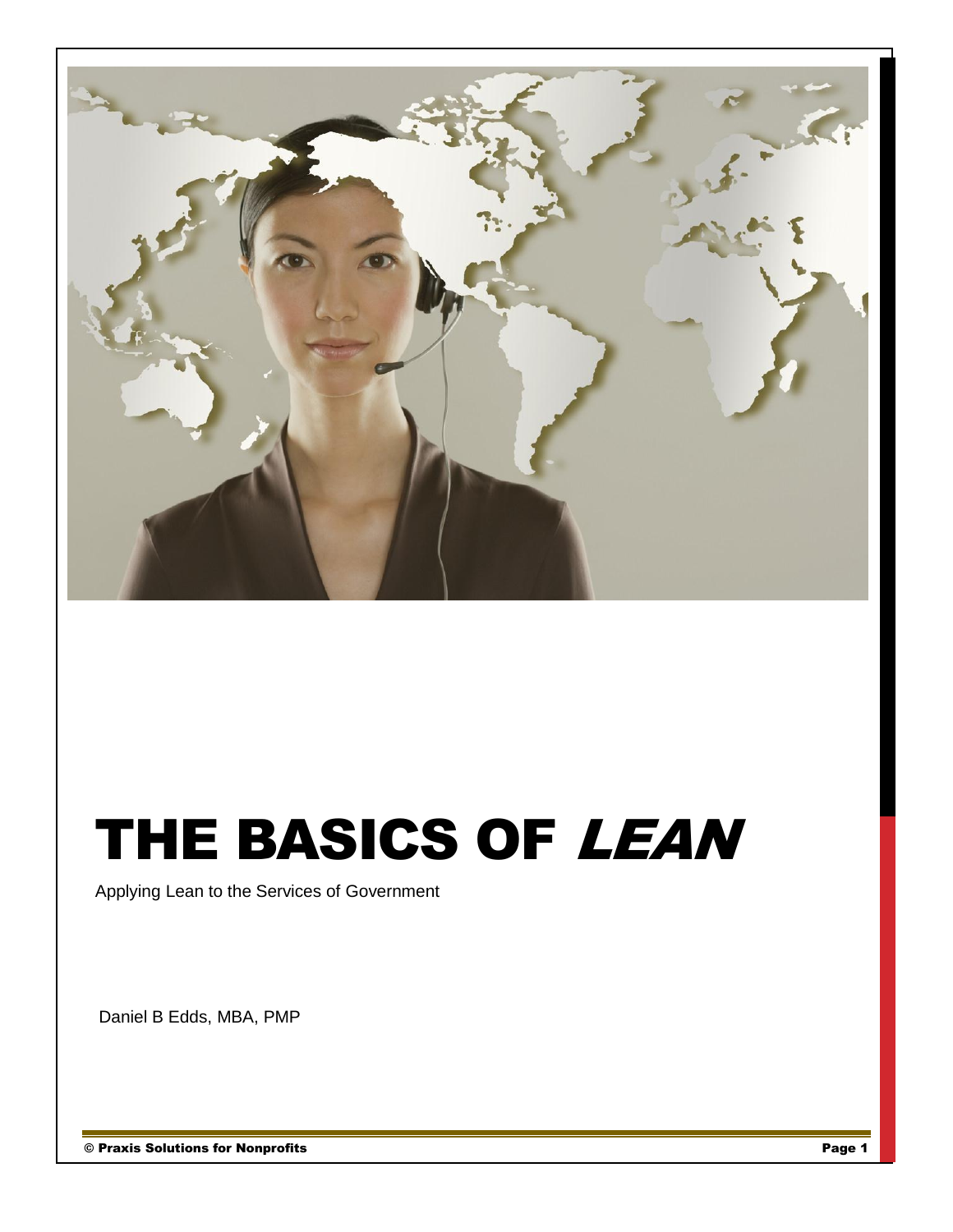*Lean = Containing little or no fat; to incline, deviate, or bend from a vertical position; low in combustible component —used especially of fuel mixtures; of ore: containing little valuable mineral… (Merriam-Webster)*

With definitions like this, how is it that *lean* is largely credited with turning a nondescript Japanese manufacturing organization, a division of a textile company, into the world's foremost manufacturing company and largest car maker in the world - The Toyota Motor Corporation? Or how is it that an American, working for a Korean company is the one who actually coined the term – *Lean*? Both of these questions suggest the power and international acceptance of the organizational value of *lean*.

A governmental agency or organization practicing *lean* is able to do more with less while delivering to its customers services of the highest value with the lowest total cost. This trend was first discovered by the western world in 1988, when two researchers examined the international automotive industry. They discovered that Toyota produced better quality cars with less work, less capital, in less time, with less inventory, with fewer employee injuries, fewer suppliers, and did so with fewer automotive defects.

But while *lean* concepts were born out of the manufacturing sector it is now moving into general services, health care, and government sectors of the economy. For example, hospitals and healthcare providers are discovering that applying *lean* principles to emergency departments, operating rooms, and clinics are increasing patient safety, speeding diagnosis, and lowering cost. In the State of Washington, Governor Christine Gregoire has stated: "*Lean is all about eliminating anything that doesn't* 

*serve the customer efficiently and effectively, and we are embracing it across state government."*

So what are the basics of *lean* and what happens when an organization embraces *lean*? Essentially, *lean* recognizes three types of activities or processes: 1) those that add value, 2) those that do not add value but are required, and 3) those that are neither required nor add value. Therefore, the *lean* enterprise will seek to eliminate all work that is not required to meet the requirements of the customer or citizen. In addition, it will seek to automate or minimize the work that is required but does not add value.

### Lean Values

Several core values are imbedded within the principles that drive *lean* thinking. The first value that *lean* recognizes is obviously the customer. Government derives its mission and vision from the perspective of its citizens or customers. Without the customer, there is no reason to be in existence. Therefore, the first value in the *lean* enterprise is the customer. All other values, are subordinated to the value of the customer.

- **The value of people.** One of the distinguishing features of the *lean* enterprise is the value of people. Work gets done through people and it is by trusting people that *lean* is implemented. This extends to the work team as well. The *lean* enterprise often utilizes performance improvement teams to improve the delivery of value to the customer.
- **The value of learning**. The *lean* enterprise values learning. One of the basic tenants of *lean* is to train everyone in the tools and principles of *lean*. But the *lean* enterprise values go beyond traditional class room training and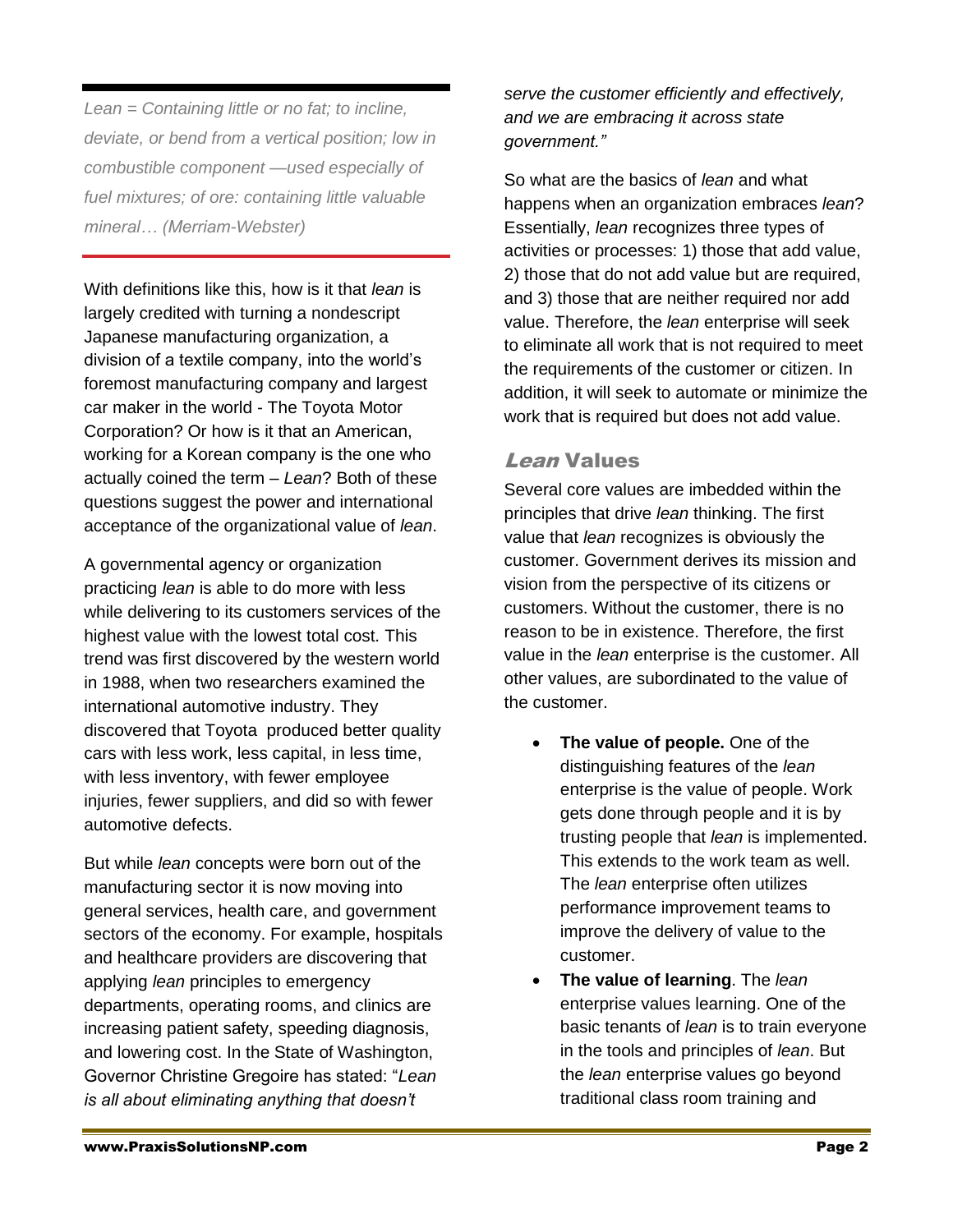learning. It aligns the skill sets of the organization with the requirements of the customer to maximize value.

- **The value of innovation and adaptability**. The *lean* enterprise is often seen as highly innovative. This is so because the enterprise is always looking for ways to eliminate work that is not required to meet the requirements of the customer.
- **The value of transparency.** The *lean* enterprise places a high degree of trust in its people as well as the free flow of information between management and staff. This mandates a high degree of transparency within the *lean* enterprise. Information must flow freely within the organization – both vertically as well as horizontally.

## *Lean* Principles

**Principle 1:** *Lean* **is customer centric and focused on delivering maximum value.** Value is determined by the customer or citizen. Any activity, event, process, or procedure that does not contribute to the delivery of value to the customer is considered waste. But it is also about learning the customers' requirements and organizing the agency and its suppliers to deliver value.

#### **Principle 2:** *Lean* **understands how the Value Stream creates value for the**

**customer.** *Lean* recognizes that value is not delivered by a sole government agency social service organization acting in isolation. *Lean* acknowledges the reality that there is an entire system of suppliers, contractors, subcontractors, staff, managers, supervisors,

and stakeholders that are part of a larger value stream. A hospital cannot deliver emergency medical services in the most efficient way unless its contracted doctors, pharmaceutical venders, and even the aid car delivering

patients are considered partners in the value stream. Similarly, a government agency delivering social services is just one part of a value stream that is made up IT suppliers, contractors, venders.



**Principle 3:** *Lean* **focuses on flow.** Most of our experience with service providers is stop and go. The actual time we spend with service providers is relatively small compared to the total time in the experience. For example, we make an appointment to see a doctor (and wait), we check in at the clinic and wait 10 minutes, we are escorted into the exam room and wait another 10 minutes, our doctor then sees us for 10 minutes, and then we wait another 10 minutes to see the nurse who will take our blood which takes all of 3 minutes. Total experience  $= 43$  minutes. Total value added time = 13 minutes. Or the total time where a medical service was being provided was only 13 out of 43 minutes.

Working in an office environment, much of the work happens in a traditional batch and queue. We wait until there are a stack of invoices to pay and then process them as a batch. We wait until there is a stack of orders to enter and then process them as a batch. The idea of flow is that the entire organization is set up to work at a constant speed so that services are delivered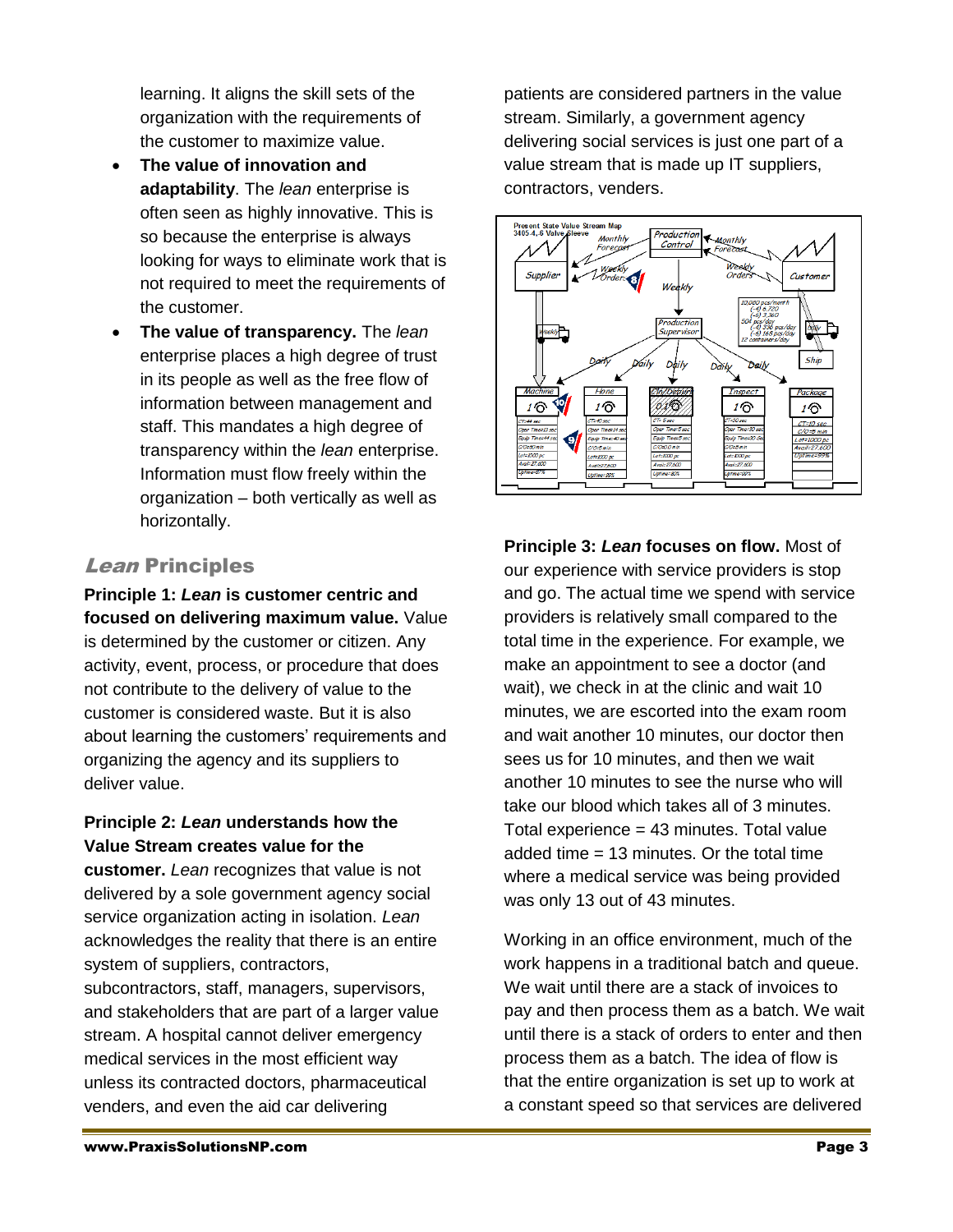at a constant speed which matches the requirements of the customer. This is the opposite of batch and queue.

**Principle 4:** *Lean* **delivers services so that they are pulled through the system** rather than pushed through the system. Imagine a company manufacturing mouse traps. Wood is

delivered and cut into blocks; metal is delivered and cut into the springs and levers that will dispatch the mouse. But if wood is pushed into the production system faster than the saw can cut it into blocks and those blocks are



delivered to the assembler faster than the assembler can affix the parts to the blocks, work is going to pile up. It will pile up in front of the saw and it will pile up in front of the assembler. Similarly, if contractsgrants, and orders are pushed through the system then they will either pile up in front of the slower work station while other work stations will be left with nothing to do, (so work is created to make everyone look busy).

**Principle 5:** *Lean* **aims for perfection**. Work processes, just like people, will never attain perfection. But it is everyone's task to aim for it. This means that occasionally there will be the great leap forward that simplifies and improves the work place. Technology has generated significant leaps in office productivity. However, most work place improvements are incremental. It's realizing that standard contracts will work for 90% of what is provided so stop asking the attorney to write a new one for each customer. Its understanding that organizing the office so that staff working on similar processes can

easily interact with each other rather than walking down the hall to discover that the person we need to see is out for coffee. Aiming for perfection means that small incremental steps in improvement are just as valid as the big splashy innovative changes. As children we laughed at the fable of the tortoise and the hare. What the tortoise teaches us is that small incremental improvements often result in greater impact in the work place than the large investments of capital that promise to revolutionize the work place, but so often just causes havoc.

#### "Muda" – the Killer of Value

"Muda" is the Japanese term that means – waste. From the landmark book: *Lean* Thinking, muda is described as: *any human activity which absorbs resources but creates no value…* The principles of lean therefore, are designed to eliminate work from the system that does not add value to the customer.

The Toyota Motor Corporation and the architects of the Toyota Production System, from which *Lean* originates, identified seven sources of muda. These sources of muda can also be understood to be any excess activity or inactivity that fails to add value to the customer.

**Transport** – any movement of a product or service that fails to add value to the customer.

**Waiting** – anytime the product or service waits as it moves through the value stream is a detraction of value from the customer.

**Overproduction** – producing more than the customer asks for. The effects of this are easy to see in the manufacturing floor – overproduction is stored in a warehouse. However, it is just as prevalent in services and government. Capacity is often set for the maximum utilization requirements that may happen infrequently. One county community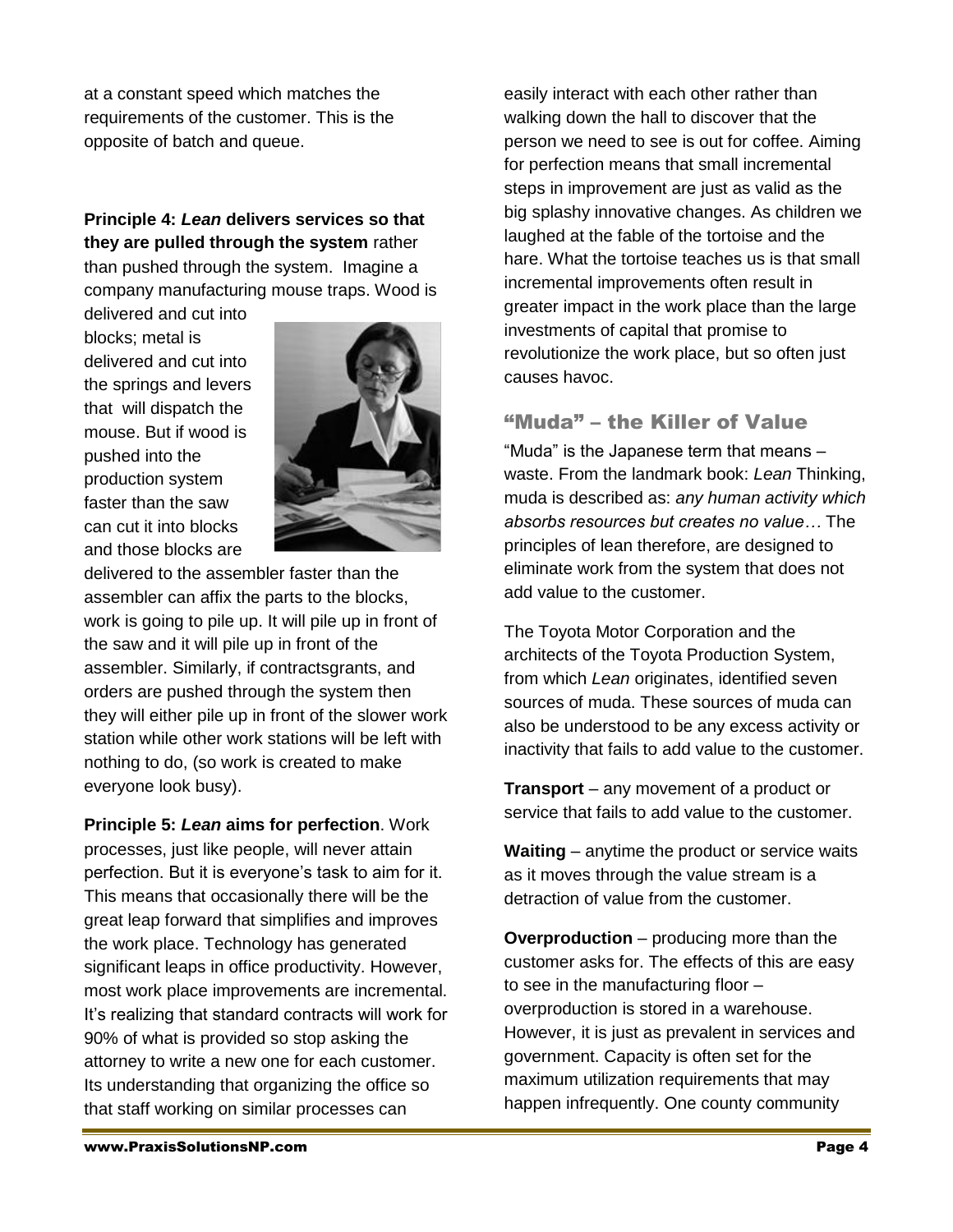development department thought it needed to hire additional staff to handle the growing





requests for development related permits. However, when it was studied closely the county discovered there was less than one hour a day when lines at the counter were excessive. Instead of hiring new staff it installed a web cam so customers could monitor via the internet the wait times at the permit center. The result was a more consistent work load that eliminated the need for additional staff.

**Defect** – a defective part for a manufacturer is a waste. In the same way, rework, errors, and incomplete documentation create just as much waste in the office environment.

**Inventory** – like overproduction, inventory is easy to see on the shop floor. But inventory piles up in services just as well. A good example are projects for customers that are left dangling for months and years and never quite get to the completion stage. Documentation that is incomplete and inaccurate has a ripple effect throughout the value chain that can destroy efficiency.

**Motion** – any movement that does not add value is considered waste. Consider the way offices are laid out. Most offices are laid out in neat rows for individual cubicles and workstations. However they are seldom organized in a way that reflects the flow of work. The result is consistent motion that seldom adds value to the customer.

**Extra processing or over processing** – any activity that requires more work than is absolutely necessary is over processing. This can be requiring three signatures on an invoice when two is just as effective. Another example is the endless reports that are so often part of the office landscape.

**One additional waste** – *human intelligence*. In recent years one additional type of waste has been making its way into the consciousness of *lean* thinkers. Many are realizing that this form of waste might be the worst and most costly in the workplace. It is the underutilization of human intelligence, experience, and passion. Results are showing that *lean* thinking is empowering to front line staff. So often, front line staff are discouraged for suggesting improvements in operations because senior leadership feel they are the only ones who can make improvements in operations. *Lean* counters this thinking by placing front line staff at the fore front of value creation for customers.

# Embarking on a Lean Journey

Organizations embarking on a *lean* journey are taking an extraordinary step towards substantial transformation. *Lean* is the place where terms like "*a learning organization*", "*employee empowerment*", and "*engagement*" becomes